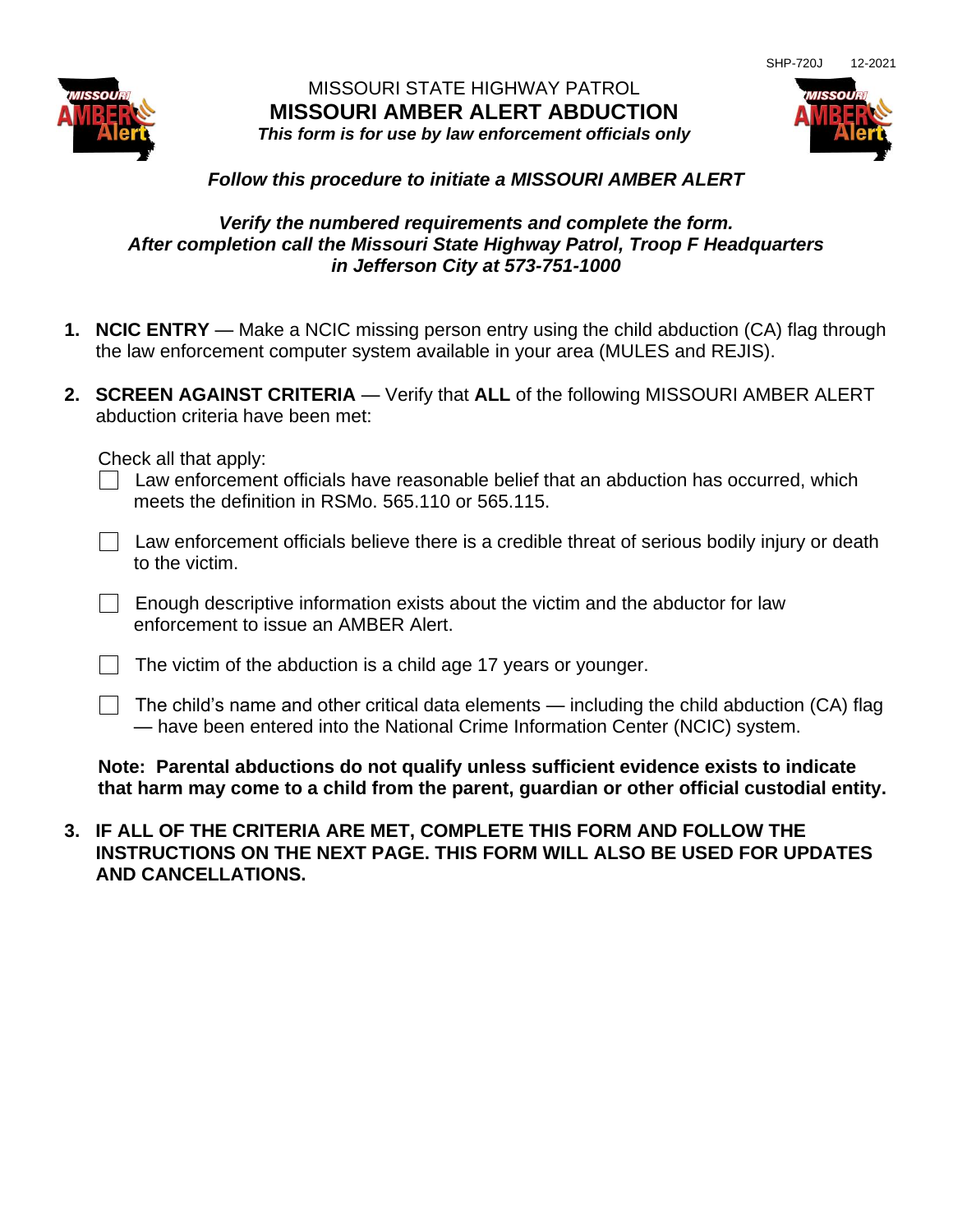| <b>Print Form</b><br><b>Reset Form</b><br><b>SHP-720H</b>                                                                                                                                                         |  |
|-------------------------------------------------------------------------------------------------------------------------------------------------------------------------------------------------------------------|--|
| 06-2020<br><b>MISSOURI STATE HIGHWAY PATROL</b><br><b>MISSOURI AMBER ALERT ABDUCTION</b><br>This form is for use by law enforcement officials only                                                                |  |
| WHAT TYPE OF ALERT IS THIS?<br>$\Box$ CANCELLATION<br><b>INITIAL ALERT</b><br><b>UPDATE</b>                                                                                                                       |  |
| <b>B. VICTIM'S NAME</b>                                                                                                                                                                                           |  |
| C. LAW ENFORCEMENT AGENCY REQUESTING ALERT:                                                                                                                                                                       |  |
| D. OFFICER(S) VERIFYING CRITERIA AND REQUESTING ALERT:                                                                                                                                                            |  |
| E. AGENCY CASE / INCIDENT NUMBER:                                                                                                                                                                                 |  |
| F. CELLULAR PHONE NUMBER FOR THE STATE AMBER ALERT COORDINATOR TO<br><b>CONTACT THE INVESTIGATING OFFICER:</b>                                                                                                    |  |
| G. 24 HOUR PHONE NUMBER FOR LAW ENFORCEMENT, MEDIA AND THE PUBLIC TO CONTACT<br><b>YOUR AGENCY:</b>                                                                                                               |  |
| H. COMPLETE THE ATTACHED ALERT MESSAGE FORMAT WORKSHEET OR ATTACH THE<br>NCIC MESSAGE ON A SEPARATE SHEET. AS INDICATED ON THE WORKSHEET, THE<br><b>MESSAGE SHOULD INCLUDE:</b><br>1) Description of the victim;  |  |
| 2) Time, location and description of the abduction;                                                                                                                                                               |  |
| 3) If known, description of the suspect, including vehicle and direction of travel.                                                                                                                               |  |
| I. PHOTOGRAPHS / MAPS. You may attach relevant photographs, maps, or other useful<br>attachments.                                                                                                                 |  |
| J. CERTIFICATIONS. The law enforcement officer authorizing this alert must sign and date below.                                                                                                                   |  |
| NAME OF PERSON FROM REQUESTING LAW ENFORCEMENT AGENCY AUTHORIZING                                                                                                                                                 |  |
| <b>DATE</b><br><b>TIME</b><br>THIS REQUEST (By typing your name below it is the same as a handwritten signature.)                                                                                                 |  |
| <b>MISSOURI AMBER ALERT</b><br>c/o Missouri State Highway Patrol, Troop F<br>FAX Number: (573) 751-6814 • Telephone Number: (573) 751-1000<br><b>E-mail Form</b><br>$F_{\text{-}}$ mail: moalerts@mshn dns mo gov |  |

**E-mail: moalerts@mshp.dps.mo.gov**

**E-mail Form**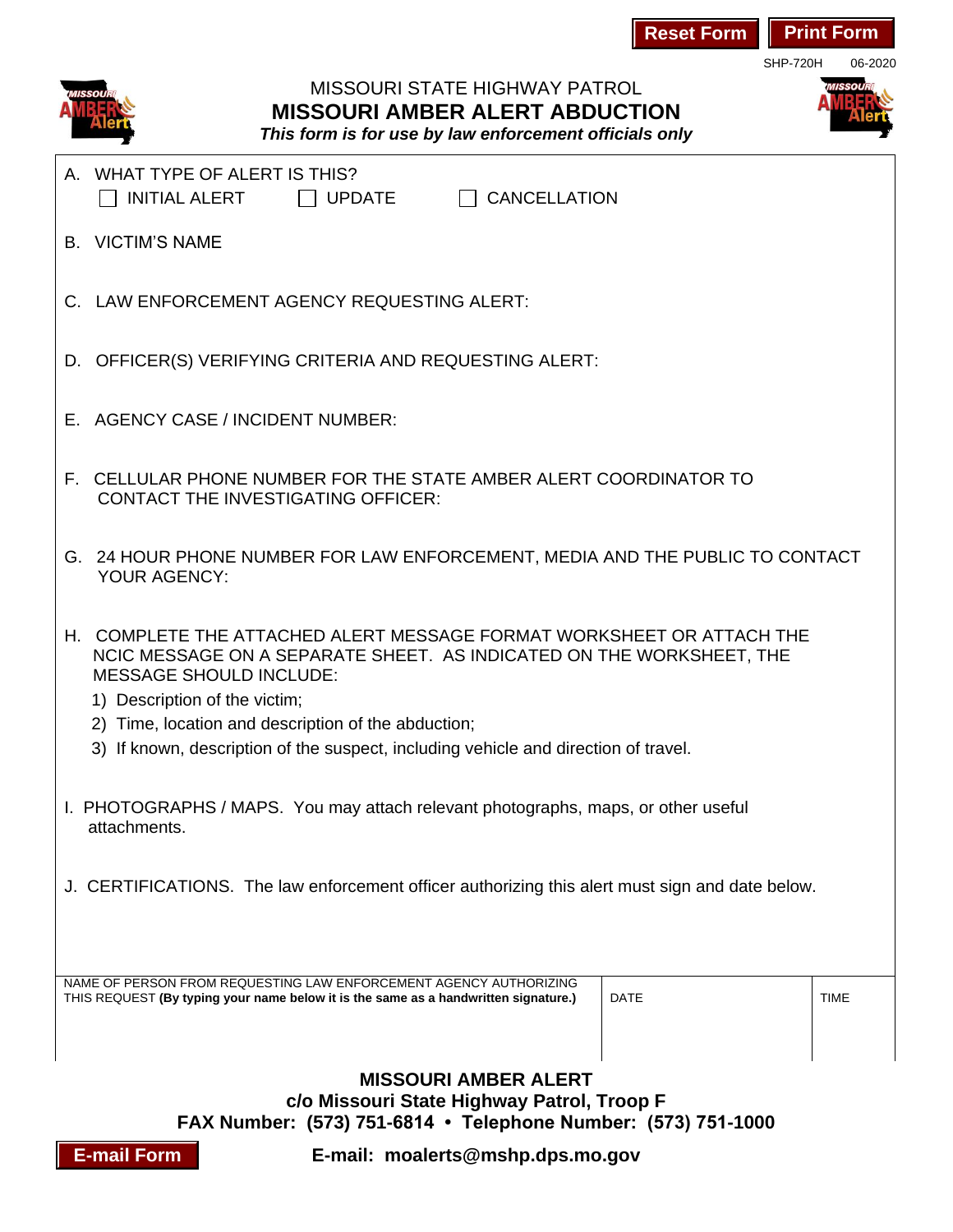

## MISSOURI STATE HIGHWAY PATROL **MISSOURI AMBER ALERT ABDUCTION**



| THE (AGENCY)                                                             |                                                                             |             |  |             |  |                           |              |            |            |  |
|--------------------------------------------------------------------------|-----------------------------------------------------------------------------|-------------|--|-------------|--|---------------------------|--------------|------------|------------|--|
|                                                                          | HAS ISSUED AN AMBER ALERT FOR A CHILD ABDUCTION THAT OCCURRED AT (LOCATION) |             |  |             |  |                           |              |            |            |  |
| AT (TIME)                                                                |                                                                             |             |  | ON (DATE)   |  |                           |              |            |            |  |
| PM<br>AM<br>ABDUCTED WAS (NAME)                                          |                                                                             |             |  |             |  | <b>RACE</b>               | <b>SEX</b>   | <b>AGE</b> | <b>DOB</b> |  |
|                                                                          |                                                                             |             |  |             |  |                           |              |            |            |  |
| <b>ABDUCTED WAS (NAME)</b>                                               |                                                                             |             |  |             |  | <b>RACE</b>               | <b>SEX</b>   | AGE        | <b>DOB</b> |  |
| ABDUCTED WAS (NAME)                                                      |                                                                             |             |  |             |  | <b>RACE</b>               | <b>SEX</b>   | AGE        | <b>DOB</b> |  |
| SUSPECT VEHICLE IS A (COLOR)<br><b>YEAR</b><br><b>MAKE</b>               |                                                                             |             |  |             |  |                           | <b>MODEL</b> |            |            |  |
| <b>BEARING (STATE)</b><br><b>LICENSE</b><br>VEHICLE FURTHER DESCRIBED AS |                                                                             |             |  |             |  |                           |              |            |            |  |
|                                                                          | LAST KNOWN LOCATION AND DIRECTION OF TRAVEL                                 |             |  |             |  |                           |              |            |            |  |
| THE SUSPECT 1 IS BELIEVED TO BE (NAME)                                   |                                                                             |             |  |             |  | <b>RACE</b>               | <b>SEX</b>   | AGE        | <b>DOB</b> |  |
| <b>HEIGHT</b>                                                            | <b>WEIGHT</b><br><b>HAIR</b>                                                |             |  | <b>EYES</b> |  | <b>COMPLEXION</b>         |              |            |            |  |
| <b>IDENTIFYING FEATURES</b><br><b>WEARING (CLOTHING)</b>                 |                                                                             |             |  |             |  |                           |              |            |            |  |
|                                                                          |                                                                             |             |  |             |  |                           |              |            |            |  |
|                                                                          |                                                                             |             |  |             |  |                           |              |            |            |  |
|                                                                          |                                                                             |             |  |             |  | <b>RACE</b>               | <b>SEX</b>   | AGE        | <b>DOB</b> |  |
| THE SUSPECT 2 IS BELIEVED TO BE (NAME)                                   |                                                                             |             |  |             |  |                           |              |            |            |  |
| <b>HEIGHT</b>                                                            | <b>WEIGHT</b>                                                               | <b>HAIR</b> |  | <b>EYES</b> |  | <b>COMPLEXION</b>         |              |            |            |  |
| <b>WEARING (CLOTHING)</b><br><b>IDENTIFYING FEATURES</b>                 |                                                                             |             |  |             |  |                           |              |            |            |  |
|                                                                          |                                                                             |             |  |             |  |                           |              |            |            |  |
|                                                                          |                                                                             |             |  |             |  |                           |              |            |            |  |
| THE VICTIM 1 (NAME)                                                      |                                                                             |             |  |             |  |                           | <b>RACE</b>  | <b>SEX</b> | AGE        |  |
|                                                                          |                                                                             |             |  |             |  |                           |              |            |            |  |
| <b>HEIGHT</b>                                                            | <b>WEIGHT</b>                                                               | <b>HAIR</b> |  | <b>EYES</b> |  | <b>COMPLEXION</b>         |              |            |            |  |
| <b>IDENTIFYING FEATURES</b>                                              |                                                                             |             |  |             |  | <b>WEARING (CLOTHING)</b> |              |            |            |  |
|                                                                          |                                                                             |             |  |             |  |                           |              |            |            |  |
|                                                                          |                                                                             |             |  |             |  |                           |              |            |            |  |
|                                                                          |                                                                             |             |  |             |  |                           |              |            |            |  |